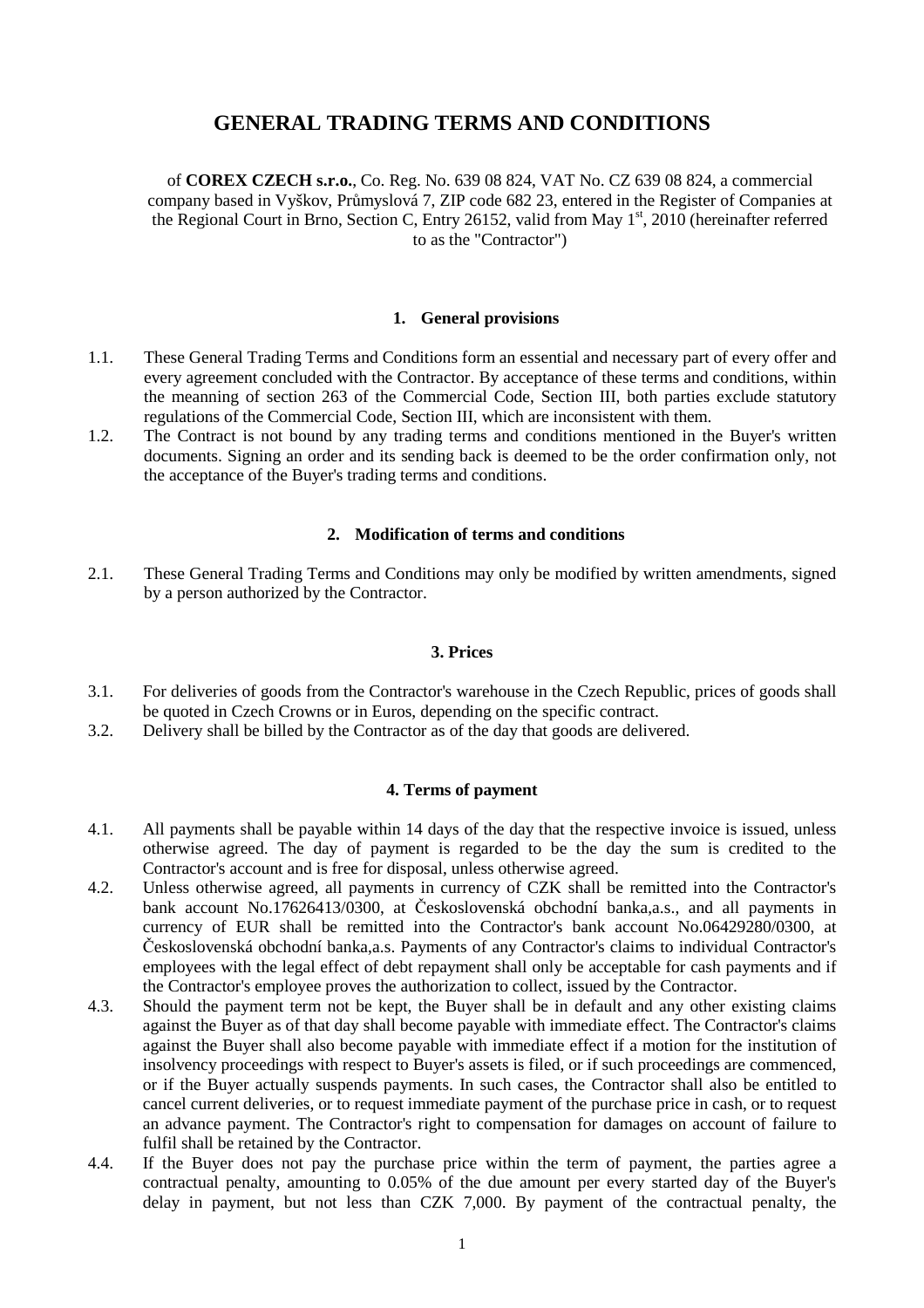Contractor's right to compensation for damages shall not be affected; the Contractor shall be entitled to claim for damages even in an amount exceeding the paid contractual penalty. Costs of legal assistance related to debt recovery shall be regarded as ancillary rights of the debt and shall be billed to the Buyer separately. In individual cases the Contractor may waive its claim for payment of the contractual penalty.

- 4.5. The Buyer shall not be entitled to refuse or to defer any payment on account of a complaint about defects. In the case of a complaint about visual defects, the payment shall be solved by mutual agreement of both parties.
- 4.6. The Contractor shall be entitled to suspend delivery of ordered products till the Buyer fulfils all its obligations against the Contractor existing as of the agreed date of delivery.
- 4.7. The prices of goods as quoted by the Contractor are based, among other things, on the prices of raw materials, employees' wages, prices of energy, costs required for replacement of missing raw materials by other raw materials and exchange rate fluctuations. The Contractor predominantly reserves the right to change prices of goods accordingly if the prices or values of the items as stated above change. However, such a change shall not affect any delivery of goods executed on the basis of an order confirmed by the Contractor before the prices of goods were changed.
- 4.8. The Buyer undertakes to indicate the Contractor's bank account number, constant symbol, variable symbol, remitted amount and due date in every payment order given to its bank.

## **5. Delivery**

- 5.1. Unless otherwise agreed, the Seller shall choose the carrier and shall pay costs connected with the transport of goods to the place of destination; goods shall always be delivered and shipped at the risk of the Buyer (CPT, Incoterms 2000). The method of shipment shall be determined after agreement with the Buyer.
- 5.2. The transport shall only be insured if it is ordered by the Buyer in writing, at the Buyer's expense.
- 5.3. If an order for goods was not cancelled properly and the goods cannot be delivered to the Buyer for a reason on the part of the Buyer, and the Contractor cannot use the goods for further sale of processing, the goods shall be stored at the risk of the Buyer. The costs for storage of such goods shall be 4% of the purchase price of the goods per every started month, commencing on the first day of such storage. Should the Buyer not take goods over within one month of the agreed takeover date, the Contractor shall be entitled to terminate the contract, and the Buyer shall pay the Contractor the costs for storage or alternative location of the goods (if paid by the Contractor) and a contractual penalty, amounting to 20% of the price of the stored goods. By agreement or payment of the contractual penalty, the Contractor's right to compensation for damages shall not be affected.
- 5.4. If goods are delivered on pallets, disposable pallets or euro pallets shall be used, unless otherwise agreed. Unless otherwise agreed, the cost of pallets shall be included in the price of delivered goods, and the pallets shall not be returnable.

#### **6.Delivery terms**

6.1. Goods may be collected from the warehouse within  $7 - 10$  working days, or within 14 working days of written or phone order confirmation if delivered goods are cardboard tubes determined for further processing. If the Buyer, however, confirmed the other delivery condition of EXW, he must always ask in advance whether the required goods are in stock.

### **7. Joint provisions**

7.1. The Contractor shall not be responsible for a breach of any of its obligations under the contractual relationship arisen in consequence of unforeseeable obstacles, among others in manufacture, during transport, in the case of supply problems at the company of the Contractor or its suppliers, or due to force majeure. For the purposes of contractual relations between the Contractor and the Buyer, force majeure is primarily deemed to be the breakdown of the Contractor's machines, shortage of driving force or energy, strike, shutdown, fire, flood and any circumstance beyond the control of the Contractor due to which the Contractor cannot fulfil its obligations. If the Contractor cannot fulfil its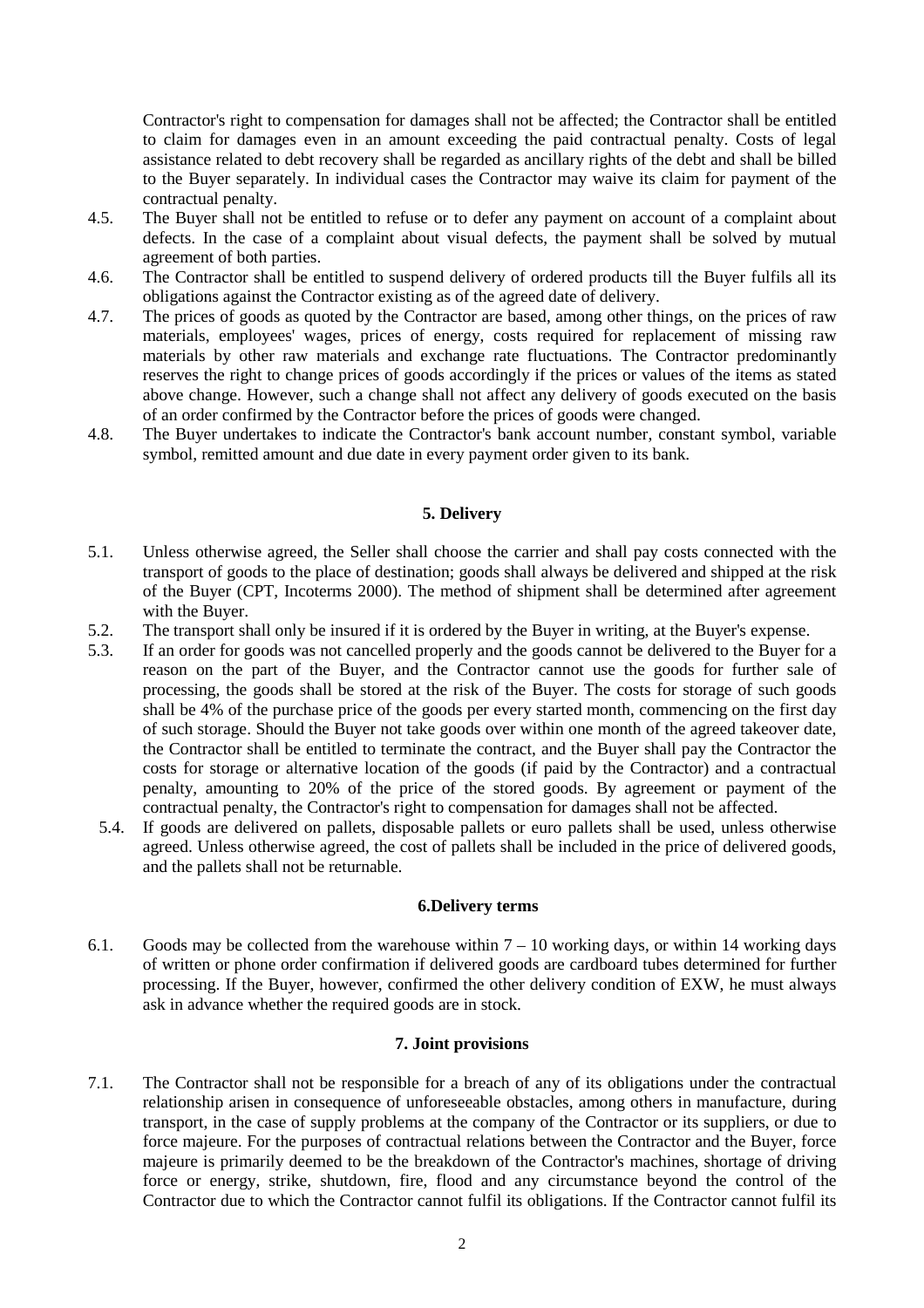obligations due to force majeure temporarily, its obligations under the contract shall be suspended till the effects of force majeure terminate. If the Contractor cannot fulfil its obligations due to force majeure in full for unlimited period of time, or for more than one month, the Contractor shall be entitled to terminate this Contract. Should the facts as provided in Art. 7.1 of the General Trading Terms and Conditions above occur, the Buyer shall not be entitled to compensation for damages. The Contractor undertakes to notify the Buyer of force majeure and its consequences without undue delay.

7.2. The Contractor shall not compensate the Buyer for damages if delivery terms are exceeded.

#### **8. Defects of goods**

- 8.1. The Buyer shall check delivered goods carefully as soon as possible, and any complaints referring to delivered goods must be filed with the Contractor by e-mail or by registered mail within 3 days of the takeover of goods according to the delivery note. If a complaint is sent by e-mail, consequently a written notice must be sent by registered mail within seven days of the goods takeover according to the delivery note. A complaint should be attached with photo documentation of the established defects of goods. After expiry of the said period, the goods shall be considered to be free of defects, with the exception of possible hidden defects. Damages caused by transport must be notified immediately in a suitable manner and documented in a record, made in the presence of the carrier upon the takeover of goods from the carrier.
- 8.2. Complaints about hidden defects of goods must be filed with the Contractor by the e-mails and then also by the registered mail immediately after their establishment.
- 8.3. All guarantees and rights to compensation for damage shall be excluded if goods were stolen or used, as well as if goods were changed without the knowledge and approval of the Contractor. The Contractor's liability for defects shall be excluded if storage conditions as recommended by the Contractor were not kept.
- 8.4. The justification of a complaint filed in due time shall be established by the Contractor's Inspection Department. The Buyer must submit the goods under complaint to the Seller. If the Contractor does not accept a complaint and in spite of that the Buyer insists on the complaint, the Contractor shall submit the goods under complaint to an authorized test laboratory for assessment. The result of the assessment by the authorized test laboratory shall be final, and the costs incurred in connection with the examination shall be paid by the losing party against which the assessment result was issued.
- 8.5. If a complaint is admitted as justified, the Contractor, after agreement with the Buyer, must either provide replacement or credit the corresponding amount for the benefit of the Buyer.
- 8.6. Any returned goods shall only be accepted after previous written agreement and in the original packing. Should any doubt about the price arise, the price agreed for delivery of the goods to the Buyer shall apply.

#### **9. Reservation of title**

- 9.1. The title to all goods delivered by the Contractor shall be retained by the Contractor till the full payment of the purchase price, including all fees, has been made. If the Contractor has several overdue claims against the Buyer, the title to goods shall pass to the Buyer only after the payment of all the claims, including their ancillary rights.
- 9.2. The Buyer must use any delivered goods that are still owned by the Contractor carefully and must store them accordingly. The Buyer undertakes to follow all of the Contractor's instructions as given to the Buyer by the Contractor in order to protect the goods or its title.
- 9.3. Any pledge or other encumbrance of products owned by the Contractor is not acceptable. The Contractor must be notified of any act of a third person against the Contractor's goods by reason of intervention.
- 9.4. By agreement of the reservation of the title, the time that the liability for damage to goods passes to the Buyer under law or under these General Trading Terms and Conditions shall not be affected.
- 9.5. The Contractor shall be entitled to request immediate return of any goods delivered if the Buyer did not pay the price of goods duly and on time, or if the Buyer actually suspended its payments.